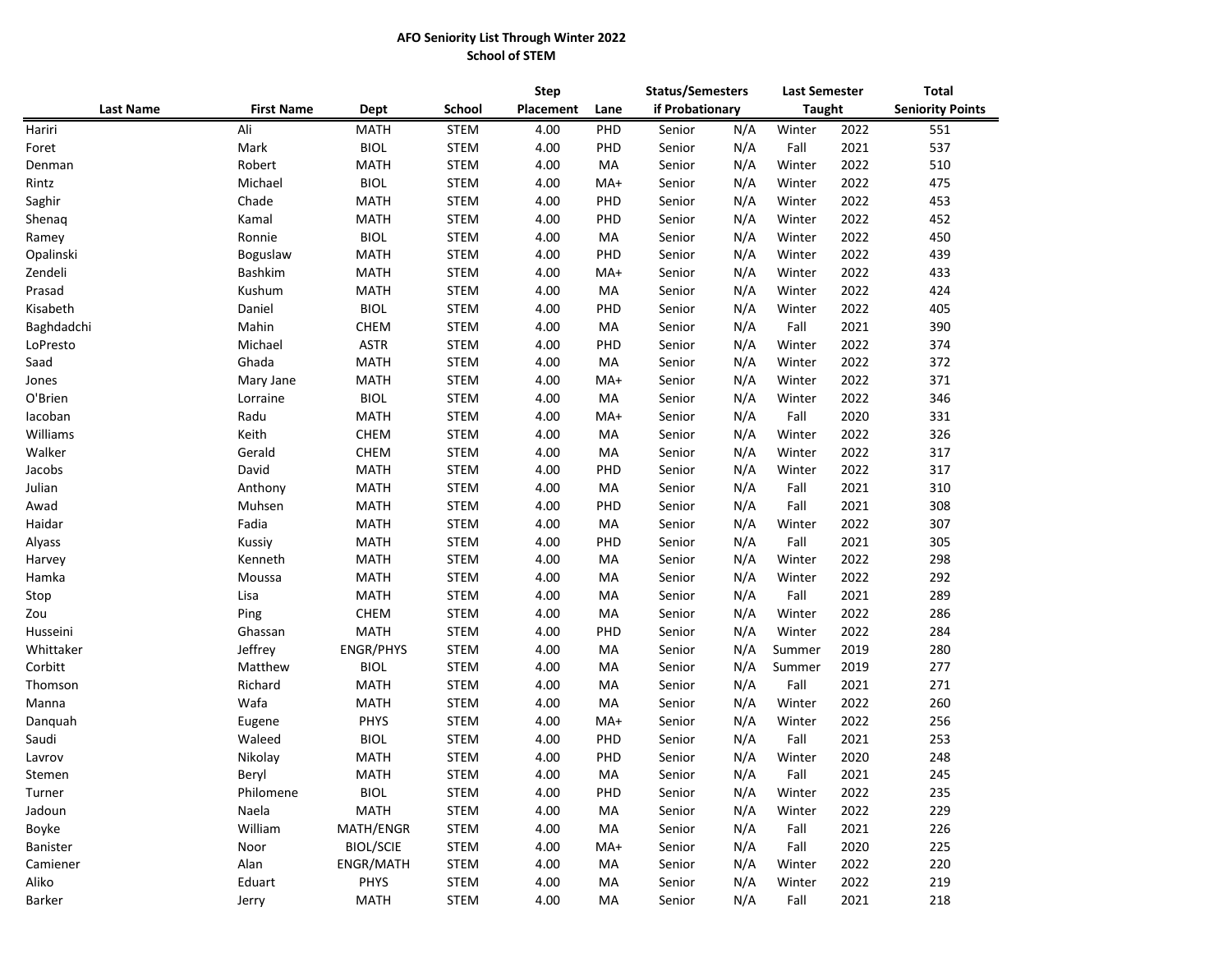| Bazzi        | Ali Hassan  | <b>MATH</b> | <b>STEM</b> | 4.00 | MA  | Senior | N/A | Winter | 2022 | 217 |
|--------------|-------------|-------------|-------------|------|-----|--------|-----|--------|------|-----|
| Cooper       | Matthew     | <b>MATH</b> | STEM        | 4.00 | MA  | Senior | N/A | Fall   | 2021 | 212 |
| Schardt      | Steven      | <b>BIOL</b> | STEM        | 4.00 | MA  | Senior | N/A | Fall   | 2020 | 209 |
| Irowa        | Michael     | <b>BIOL</b> | STEM        | 4.00 | PHD | Senior | N/A | Winter | 2022 | 205 |
| Roney        | Joanne      | <b>MATH</b> | STEM        | 4.00 | MA  | Senior | N/A | Fall   | 2021 | 201 |
| Towner       | Chandra     | <b>MATH</b> | STEM        | 4.00 | MA+ | Senior | N/A | Fall   | 2021 | 198 |
| Sous         | Tasneem     | <b>MATH</b> | <b>STEM</b> | 4.00 | MA  | Senior | N/A | Winter | 2022 | 196 |
| Pearse       | Margaret    | ASTR/PHYS   | <b>STEM</b> | 4.00 | MA  | Senior | N/A | Winter | 2022 | 196 |
| Bazzi        | Ali Ahmad   | <b>MATH</b> | <b>STEM</b> | 4.00 | MA  | Senior | N/A | Summer | 2021 | 192 |
| Cushnier     | Alex        | <b>MATH</b> | <b>STEM</b> | 4.00 | MA  | Senior | N/A | Winter | 2021 | 189 |
| Hrapkiewicz  | Karen       | <b>BIOL</b> | STEM        | 4.00 | PHD | Senior | N/A | Winter | 2022 | 179 |
| Xia          | Jonathan    | <b>MATH</b> | <b>STEM</b> | 4.00 | PHD | Senior | N/A | Winter | 2022 | 177 |
| Hachem       | Nabil       | MATH        | STEM        | 4.00 | PHD | Senior | N/A | Fall   | 2021 | 175 |
| El-Saghir    | Abdallah    | <b>MATH</b> | STEM        | 4.00 | MA  | Senior | N/A | Fall   | 2021 | 167 |
| Musinski     | Donald      | PHYS        | STEM        | 4.00 | PHD | Senior | N/A | Winter | 2020 | 163 |
| Bazzi        | Yehia       | <b>MATH</b> | <b>STEM</b> | 4.00 | MA  | Senior | N/A | Winter | 2022 | 154 |
| Crabill      | Roxanne     | <b>ASTR</b> | <b>STEM</b> | 4.00 | MA  | Senior | N/A | Winter | 2022 | 153 |
| Taleb        | Hassan      | MATH/ENGR   | <b>STEM</b> | 4.00 | MA+ | Senior | N/A | Winter | 2022 | 153 |
| Bilodeau     | Max         | <b>CHEM</b> | <b>STEM</b> | 4.00 | MA  | Senior | N/A | Winter | 2022 | 153 |
| Weiss        | Mark        | <b>MATH</b> | <b>STEM</b> | 4.00 | MA  | Senior | N/A | Winter | 2022 | 151 |
| Chandrasekar | Subhashini  | <b>BIOL</b> | <b>STEM</b> | 4.00 | MA+ | Senior | N/A | Fall   | 2021 | 149 |
| Janes        | Clavis      | PHYS        | <b>STEM</b> | 4.00 | MA  | Senior | N/A | Summer | 2019 | 147 |
| Farhat       | Hussein     | PHYS        | <b>STEM</b> | 4.00 | PHD | Senior | N/A | Winter | 2022 | 144 |
| Faitel       | Terri       | <b>MATH</b> | <b>STEM</b> | 4.00 | PHD | Senior | N/A | Winter | 2020 | 139 |
| Salamon      | Peter       | <b>MATH</b> | <b>STEM</b> | 4.00 | MA  | Senior | N/A | Fall   | 2020 | 139 |
| Kreger       | Kevin       | <b>BIOL</b> | STEM        | 4.00 | PHD | Senior | N/A | Winter | 2022 | 135 |
| Dubaisi      | Hassan      | <b>MATH</b> | STEM        | 4.00 | PHD | Senior | N/A | Winter | 2021 | 135 |
| Andrijonas   | Marija      | <b>BIOL</b> | STEM        | 4.00 | MA  | Senior | N/A | Summer | 2021 | 135 |
| Terterian    | Marina      | MATH/PHYS   | <b>STEM</b> | 4.00 | MA  | Senior | N/A | Winter | 2022 | 131 |
| Warren       | Jennifer    | <b>BIOL</b> | <b>STEM</b> | 4.00 | PHD | Senior | N/A | Winter | 2022 | 131 |
| Eftekhari    | Azadeh      | <b>MATH</b> | <b>STEM</b> | 4.00 | MA  | Senior | N/A | Winter | 2020 | 128 |
| Davis        | Edwin       | <b>MATH</b> | <b>STEM</b> | 4.00 | MA+ | Senior | N/A | Winter | 2020 | 128 |
| Wilson       | Michelle    | <b>BIOL</b> | <b>STEM</b> | 4.00 | MA  | Senior | N/A | Winter | 2022 | 121 |
| Ayoub        | Nadine      | <b>MATH</b> | <b>STEM</b> | 4.00 | MA  | Senior | N/A | Winter | 2022 | 119 |
| Corless      | Daniel      | <b>ENGR</b> | <b>STEM</b> | 4.00 | MA  | Senior | N/A | Winter | 2021 | 117 |
| Kelley       | Patrick     | CHEM        | STEM        | 4.00 | PHD | Senior | N/A | Winter | 2022 | 111 |
| Duff         | Emily       | GEOL        | STEM        | 4.00 | PHD | Senior | N/A | Summer | 2021 | 111 |
| Hull         | Alice       | <b>CHEM</b> | <b>STEM</b> | 4.00 | MA  | Senior | N/A | Winter | 2022 | 110 |
| Purcell      | Timothy     | <b>MATH</b> | <b>STEM</b> | 4.00 | МA  | Senior | N/A | Fall   | 2020 | 109 |
| Cragg        | Melissa     | <b>MATH</b> | STEM        | 4.00 | MA  | Senior | N/A | Winter | 2022 | 104 |
| Reda         | Malak       | <b>BIOL</b> | STEM        | 4.00 | MA  | Senior | N/A | Winter | 2022 | 102 |
| Hauch        | <b>Brad</b> | <b>BIOL</b> | STEM        | 4.00 | МA  | Senior | N/A | Winter | 2022 | 99  |
| Mackey       | Walter      | <b>MATH</b> | STEM        | 4.00 | PHD | Senior | N/A | Winter | 2022 | 99  |
| Weyand       | Gerald      | <b>MATH</b> | STEM        | 4.00 | MA+ | Senior | N/A | Winter | 2022 | 98  |
| Weckesser    | Emily       | <b>BIOL</b> | STEM        | 4.00 | MA  | Senior | N/A | Fall   | 2020 | 97  |
| Pallotta     | Scott       | <b>BIOL</b> | STEM        | 4.00 | MA  | Senior | N/A | Winter | 2022 | 92  |
| Wullaert     | Gregory     | <b>ASTR</b> | STEM        | 4.00 | MA  | Senior | N/A | Winter | 2022 | 89  |
| Al Haj Ahmad | Abbas       | PHYS        | STEM        | 4.00 | MA+ | Senior | N/A | Winter | 2022 | 88  |
| Polanco      | Maris       | <b>BIOL</b> | STEM        | 4.00 | MA  | Senior | N/A | Winter | 2022 | 87  |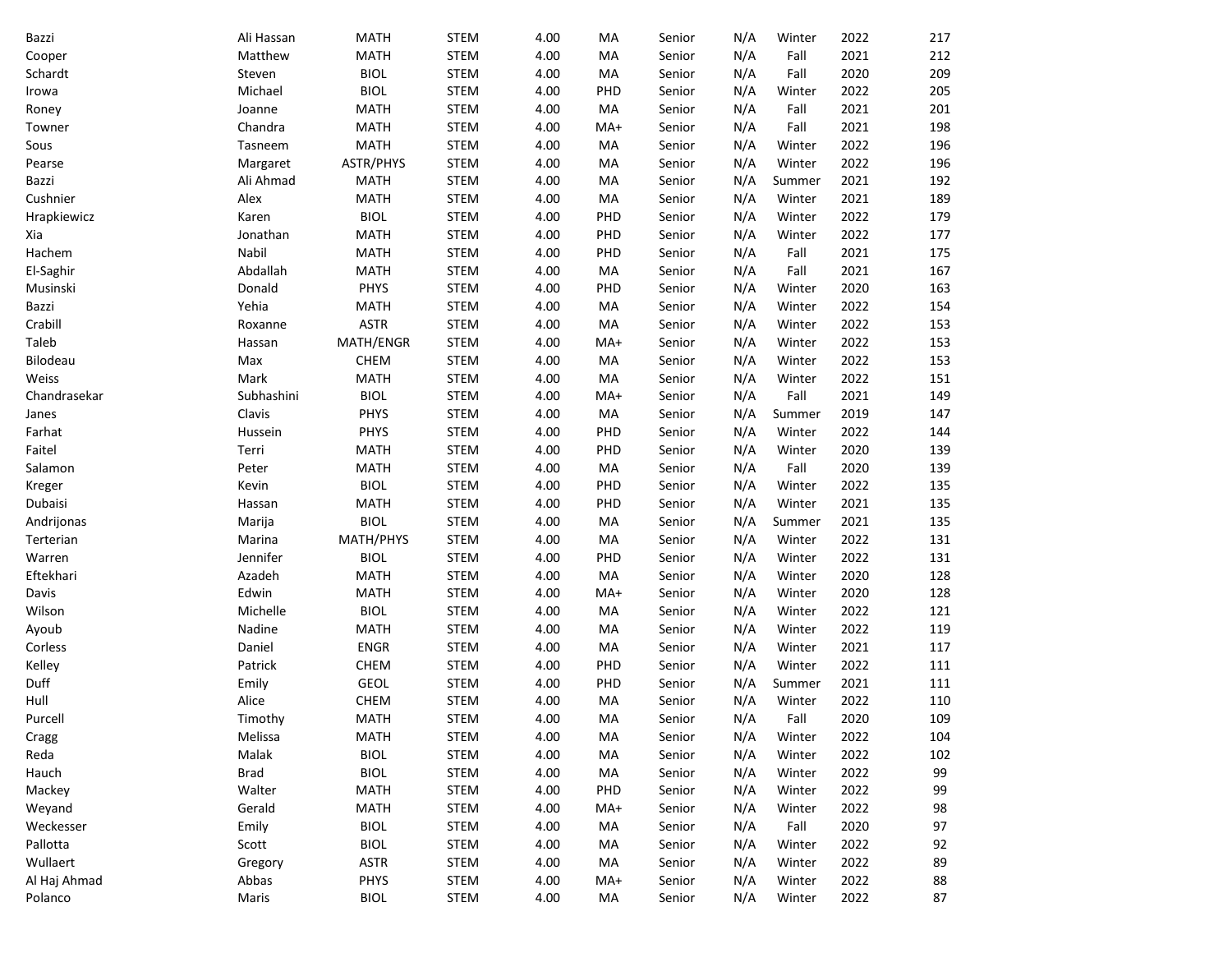| Khan                 | Abdul         | <b>MATH</b>      | <b>STEM</b> | 3.12 | MA+        | Senior       | N/A              | Winter        | 2020 | 84     |
|----------------------|---------------|------------------|-------------|------|------------|--------------|------------------|---------------|------|--------|
| Ali                  | Ramadan       | <b>BIOL</b>      | <b>STEM</b> | 4.00 | PHD        | Senior       | N/A              | Winter        | 2022 | 84     |
| Shalan               | Salah         | <b>MATH</b>      | <b>STEM</b> | 4.00 | MA         | Senior       | N/A              | Winter        | 2022 | 83     |
| Traini               | Roberta       | <b>BIOL</b>      | <b>STEM</b> | 4.00 | PHD        | Senior       | N/A              | Winter        | 2022 | 81     |
| Tugwell              | Hollie        | <b>BIOL</b>      | <b>STEM</b> | 4.00 | MA         | Senior       | N/A              | Fall          | 2021 | 78     |
| <b>Barone</b>        | Steven        | <b>SCIE</b>      | <b>STEM</b> | 4.00 | MA         | Senior       | N/A              | Winter        | 2022 | 75     |
| Hibbett              | Robin         | <b>BIOL</b>      | <b>STEM</b> | 4.00 | PHD        | Senior       | N/A              | Winter        | 2022 | $72\,$ |
| Alaudi               | Magidah       | <b>BIOL</b>      | <b>STEM</b> | 3.23 | MA         | Senior       | N/A              | Winter        | 2022 | $71\,$ |
| Babasyan             | Samvel        | <b>MATH</b>      | <b>STEM</b> | 3.15 | PHD        | Senior       | N/A              | Winter        | 2022 | 66     |
| Simpson-Singleton    | Shanna        | <b>MATH</b>      | <b>STEM</b> | 3.18 | MA+        | Probationary | $\overline{7}$   | Winter        | 2020 | 65     |
| Nezhadmohammad Namag | Nasim         | <b>MATH</b>      | <b>STEM</b> | 3.16 | MA         | Senior       | N/A              | Winter        | 2022 | 65     |
| Saiti                | Naim          | <b>MATH</b>      | <b>STEM</b> | 3.13 | PHD        | Senior       | N/A              | Winter        | 2022 | 62     |
| Ahmad                | Nisar         | <b>BIOL</b>      | <b>STEM</b> | 3.14 | <b>PHD</b> | Senior       | N/A              | Fall          | 2019 | 62     |
| Custer               | Laura         | <b>BIOL</b>      | <b>STEM</b> | 3.09 | PHD        | Senior       | N/A              | Fall          | 2021 | 57     |
| Vinod                | Roshin        | <b>BIOL</b>      | <b>STEM</b> | 3.04 | <b>MA</b>  | Probationary | $7\overline{}$   | Winter        | 2022 | 54     |
| Mazloum              | Zoulfekar     | <b>ASTR/PHYS</b> | <b>STEM</b> | 3.05 | <b>MA</b>  | Probationary | $6\overline{6}$  | Fall          | 2021 | 53     |
| Sherman              | Aja           | <b>BIOL</b>      | <b>STEM</b> | 3.03 | MA         | Senior       | N/A              | Fall          | 2021 | 51     |
| Almatar              | Basem         | PHYS             | <b>STEM</b> | 3.01 | PHD        | Probationary | 7                | Winter        | 2021 | 49     |
| Janakiraman          | Prabhu        | <b>MATH</b>      | <b>STEM</b> | 3.01 | PHD        | Probationary | 6                | Fall          | 2019 | 49     |
| Alnoor               | Suhad         | <b>PHYS</b>      | <b>STEM</b> | 2.21 | <b>MA</b>  | Probationary | $6 \overline{6}$ | Fall          | 2021 | 45     |
| Faber                | David         | <b>ASTR</b>      | <b>STEM</b> | 2.21 | MA         | Senior       | N/A              | Winter        | 2022 | 45     |
| Erwin                | <b>David</b>  | <b>MATH</b>      | <b>STEM</b> | 2.15 | MA+        | Probationary | $6 \overline{6}$ | Fall          | 2021 | 38     |
| Daley                | Kimberly      | CHEM             | <b>STEM</b> | 2.12 | PHD        | Probationary | 5                | Winter        | 2022 | 36     |
| <b>Schaar</b>        | <b>Steven</b> | <b>BIOL</b>      | <b>STEM</b> | 3.09 | <b>MA</b>  | Probationary | $7\phantom{.0}$  | <b>Winter</b> | 2022 | 33     |
| Somayajulu           | Mallika       | CHEM             | <b>STEM</b> | 2.06 | PHD        | Probationary | 5                | Winter        | 2021 | $30\,$ |
| Hassanzadeh          | Mohammad      | <b>MATH</b>      | <b>STEM</b> | 2.05 | PHD        | Probationary | 5                | Fall          | 2019 | 29     |
| Hanek                | Afrah         | <b>MATH</b>      | <b>STEM</b> | 2.02 | MA         | Probationary | 4                | Winter        | 2022 | 26     |
| Mullins              | Amanda        | <b>MATH</b>      | <b>STEM</b> | 2.01 | MA         | Probationary | 4                | Winter        | 2022 | 25     |
| Branson              | Ivan          | <b>MATH</b>      | <b>STEM</b> | 1.19 | MA         | Probationary | 5                | Fall          | 2019 | 19     |
| Pacheco              | Ryan          | <b>ASTR</b>      | <b>STEM</b> | 1.19 | MA         | Probationary | 3                | Winter        | 2020 | 19     |
| Stilwill             | Sara          | <b>BIOL</b>      | <b>STEM</b> | 1.15 | MA         | Probationary | $\overline{2}$   | Winter        | 2022 | 15     |
| Kazerouni            | Afsoon        | <b>GEOL</b>      | <b>STEM</b> | 1.15 | PHD        | Probationary | $\overline{2}$   | Winter        | 2022 | 15     |
| Mehdi                | Mariam        | CHEM             | <b>STEM</b> | 1.14 | MA         | Probationary | $\overline{2}$   | Winter        | 2021 | 14     |
| Shoumer              | Ali           | <b>MATH</b>      | <b>STEM</b> | 1.08 | MA         | Probationary | 2                | Winter        | 2022 | 13     |
| Polzin               | Zachariah     | <b>BIOL</b>      | <b>STEM</b> | 1.13 | MA         | Probationary | 3                | Fall          | 2021 | 13     |
| Cook                 | William       | <b>MATH</b>      | <b>STEM</b> | 1.10 | MA+        | Probationary | 2                | Winter        | 2022 | $10\,$ |
| Harff                | Hana          | PHYS             | <b>STEM</b> | 1.10 | MA         | Probationary | 1                | Winter        | 2022 | $10\,$ |
| Jamal Eddine         | Nour          | <b>ASTR</b>      | <b>STEM</b> | 1.10 | PHD        | Probationary | 1                | Winter        | 2022 | 10     |
| Kelly                | Benjamin      | MATH             | STEM        | 1.10 | MA         | Probationary | 1                | Winter        | 2022 | 10     |
| Mitchell             | Stewart       | <b>MATH</b>      | <b>STEM</b> | 1.10 | МA         | Probationary | 1                | Winter        | 2022 | 10     |
| Pruitt               | Samuel        | MATH             | STEM        | 1.10 | MA         | Probationary | 1                | Winter        | 2022 | 10     |
| Harper               | Jennifer      | <b>BIOL</b>      | STEM        | 1.09 | MA         | Probationary | 1                | Winter        | 2022 | 9      |
| Slusher              | Grant         | <b>BIOL</b>      | STEM        | 1.06 | MA         | Probationary | 2                | Winter        | 2022 | 9      |
| Frank                | Christian     | MATH             | STEM        | 1.08 | LMA        | Probationary | 1                | Winter        | 2022 | 8      |
| Ritchey              | Jeremy        | <b>CHEM</b>      | STEM        | 1.08 | MA         | Probationary | 2                | Winter        | 2020 | 8      |
| Vanden Heuvel        | Andrew        | <b>ASTR</b>      | <b>STEM</b> | 1.08 | МA         | Probationary | 2                | Fall          | 2021 | 8      |
| Vorce                | Timothy       | <b>MATH</b>      | <b>STEM</b> | 1.08 | MA         | Probationary | 1                | Winter        | 2022 | 8      |
| Vallade              | James         | <b>MATH</b>      | <b>STEM</b> | 1.06 | MA         | Probationary | 1                | Winter        | 2022 | 6      |
| Nourabadi            | Neda          | <b>BIOL</b>      | <b>STEM</b> | 1.06 | PHD        | Probationary | $\overline{2}$   | Winter        | 2020 | 6      |